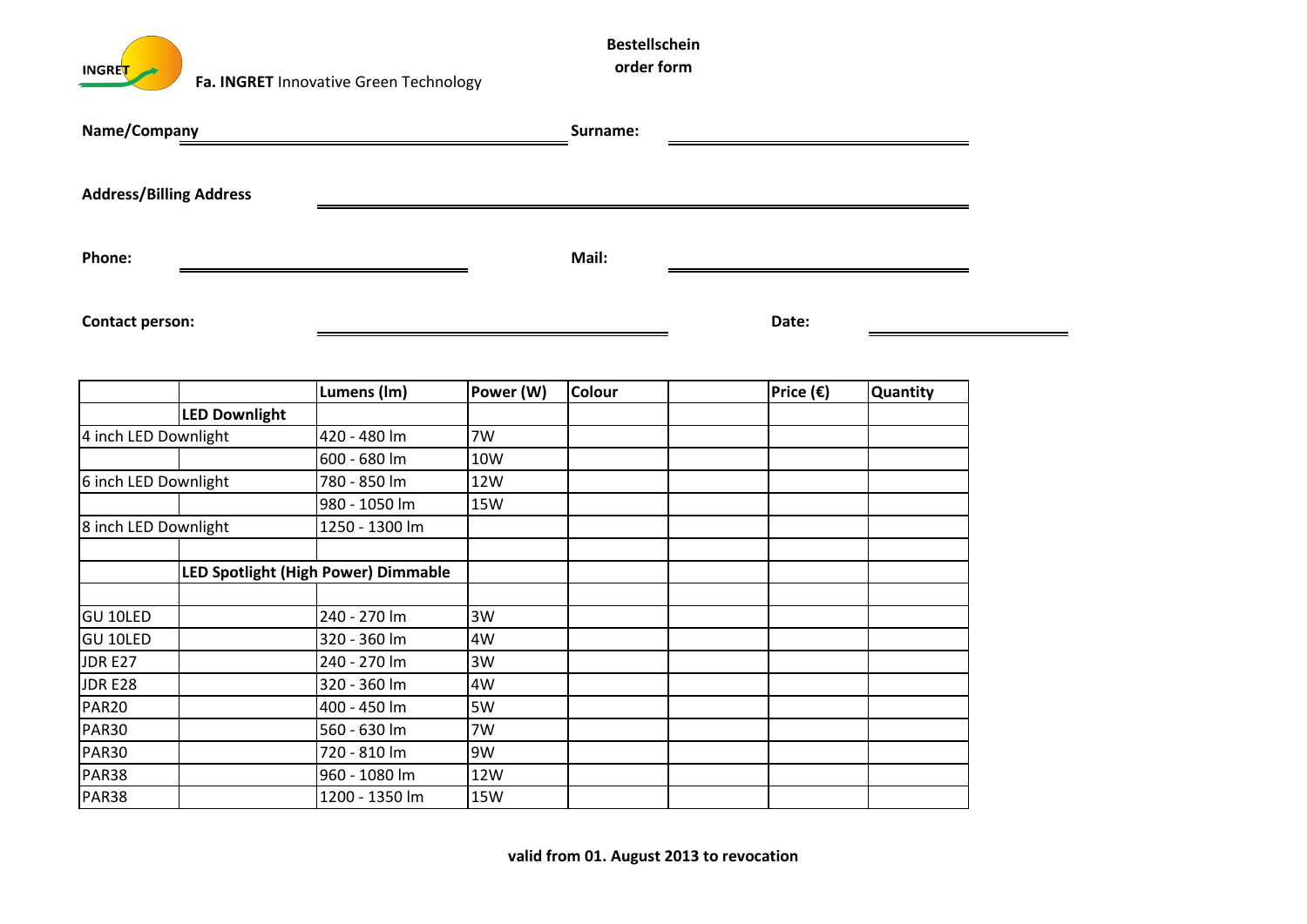

|                       | <b>LED Spotlight</b>       |                 |            |  |  |
|-----------------------|----------------------------|-----------------|------------|--|--|
|                       |                            |                 |            |  |  |
| <b>MR16</b>           |                            | 240 - 270 lm    | 3W         |  |  |
| <b>MR16</b>           |                            | 320 - 360 lm    | 4W         |  |  |
| <b>GU 10LED</b>       |                            | 240 - 270 lm    | 3W         |  |  |
| <b>GU 10LED</b>       |                            | 320 - 360 lm    | 4W         |  |  |
| <b>JDR E27</b>        |                            | 240 - 270 lm    | 3W         |  |  |
| JDR E27               |                            | 320 - 360 lm    | 4W         |  |  |
| <b>PAR20</b>          |                            | 400 - 450 lm    | 5W         |  |  |
| <b>PAR30</b>          |                            | 560 - 630 lm    | 7W         |  |  |
| <b>PAR30</b>          |                            | 720 - 810 lm    | 9W         |  |  |
| <b>PAR38</b>          |                            | 960 - 1080 lm   | 12W        |  |  |
| PAR38                 |                            | 1200 - 1350 lm  | <b>15W</b> |  |  |
|                       |                            |                 |            |  |  |
|                       | <b>LED Dimmable 230V</b>   |                 |            |  |  |
|                       |                            |                 |            |  |  |
| PAR20E/BR30E E27 50Hz |                            | 450 - 500 lm    | 6W         |  |  |
| PAR30E/BR30E E27 50Hz |                            | 600 - 700 lm    | 9W         |  |  |
| PAR38E/BR40E E27 50Hz |                            | 900 - 1000 lm   | <b>12W</b> |  |  |
| PAR20 E27 230V        |                            | 500 - 600 lm    | 8W         |  |  |
| PAR30 E27 230V        |                            | 900 - 1000 lm   | 14W        |  |  |
| <b>BR30 E27 230V</b>  |                            | 900 - 1000 lm   | 14W        |  |  |
| PAR38 E27 230V        |                            | 1300 - 1500 lm  | <b>20W</b> |  |  |
| BR40 E27 230V         |                            | 1300 - 15000 lm | <b>20W</b> |  |  |
|                       | <b>LED 230V</b>            |                 |            |  |  |
|                       |                            |                 |            |  |  |
|                       | PAR30E E27 50Hz waterproof | 650 - 750 lm    | 9W         |  |  |
|                       | PAR38E E27 50Hz waterproof | 950 - 1050 lm   | 12W        |  |  |
| GU10 60SMD            |                            | 260 / 300 lm    | 2.8W       |  |  |
|                       |                            | 75 / 300 lm     | 2.8W       |  |  |
|                       |                            | 150 lm          | 2.5W       |  |  |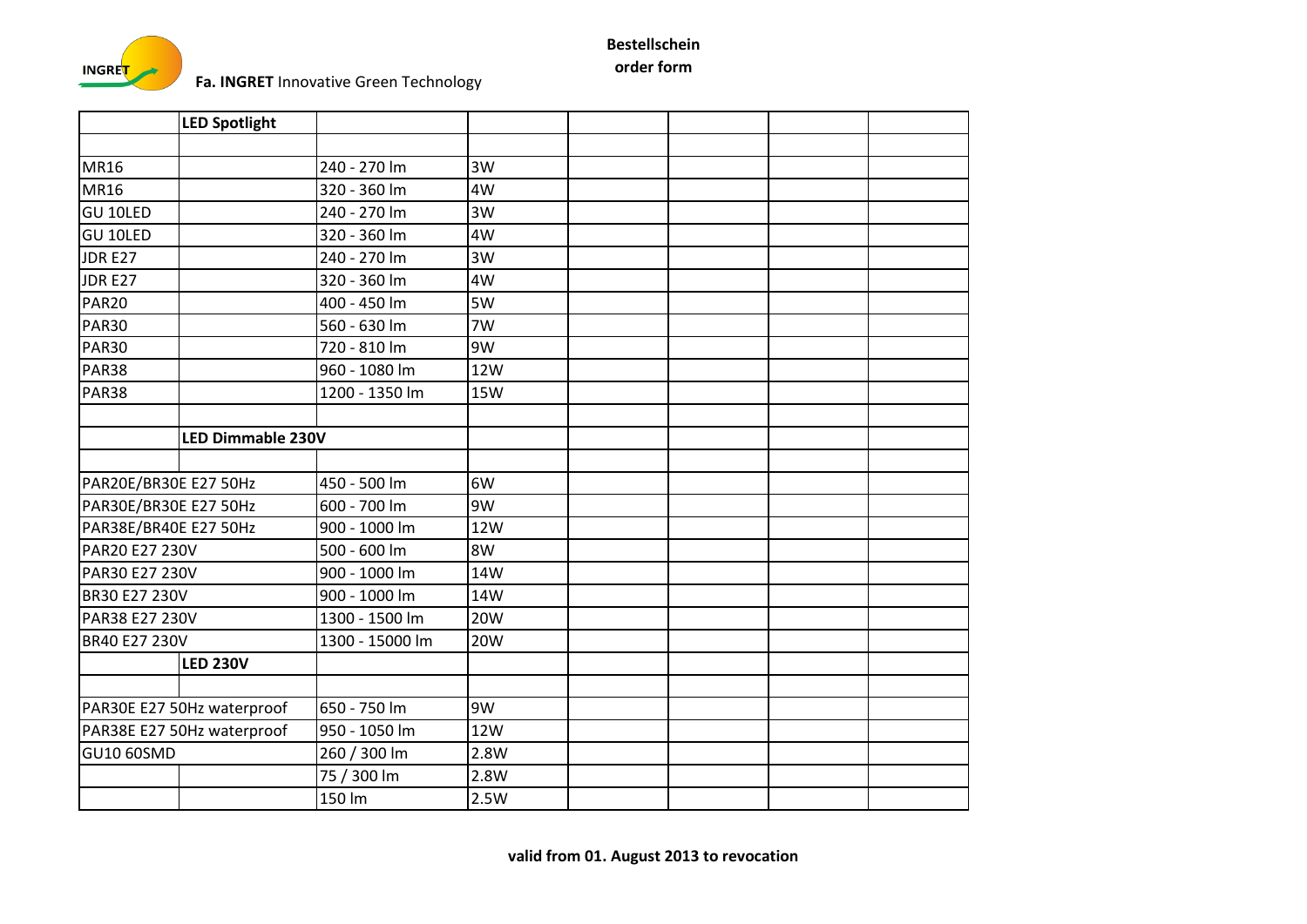

| <b>MR16 60SMD</b>     |                  | 220 / 240 lm | 2W   |        |  |  |
|-----------------------|------------------|--------------|------|--------|--|--|
|                       |                  | 60 / 240 lm  | 2W   |        |  |  |
|                       |                  | 120 lm       | 1.5W |        |  |  |
| JDR 60SMD             |                  | 220 / 240 lm | 2.8W |        |  |  |
|                       |                  | 60 / 240 lm  | 2.8W |        |  |  |
|                       |                  | 120 lm       | 2.5W |        |  |  |
|                       |                  |              |      |        |  |  |
|                       | <b>ColourLED</b> |              |      |        |  |  |
| Colour PAR20 E27      |                  | 60 lm        | 2W   | Red    |  |  |
|                       |                  | 60 lm        | 2W   | Yellow |  |  |
|                       |                  | 30 lm        | 3W   | Blue   |  |  |
|                       |                  | 130 lm       | 3W   | Green  |  |  |
|                       |                  | 20 lm        | 2W   | Amber  |  |  |
| Colour PAR30 E27      |                  | 100 lm       | 3W   | Red    |  |  |
|                       |                  | 100 lm       | 3W   | Yellow |  |  |
|                       |                  | 50 lm        | 4W   | Blue   |  |  |
|                       |                  | 200 lm       | 4W   | Green  |  |  |
|                       |                  | 38 lm        | 3W   | Amber  |  |  |
| Colour PAR30 Long E27 |                  | 100 lm       | 3W   | Red    |  |  |
|                       |                  | 100 lm       | 3W   | Yellow |  |  |
|                       |                  | 50 lm        | 4W   | Blue   |  |  |
|                       |                  | 200 lm       | 4W   | Green  |  |  |
|                       |                  | 38 lm        | 3W   | Amber  |  |  |
| Colour PAR 38 E27     |                  | 150 lm       | 4W   | Red    |  |  |
|                       |                  | 150 lm       | 4W   | Yellow |  |  |
|                       |                  | 75 lm        | 6W   | Blue   |  |  |
|                       |                  | 300 lm       | 6W   | Green  |  |  |
|                       |                  | 50 lm        | 4W   | Amber  |  |  |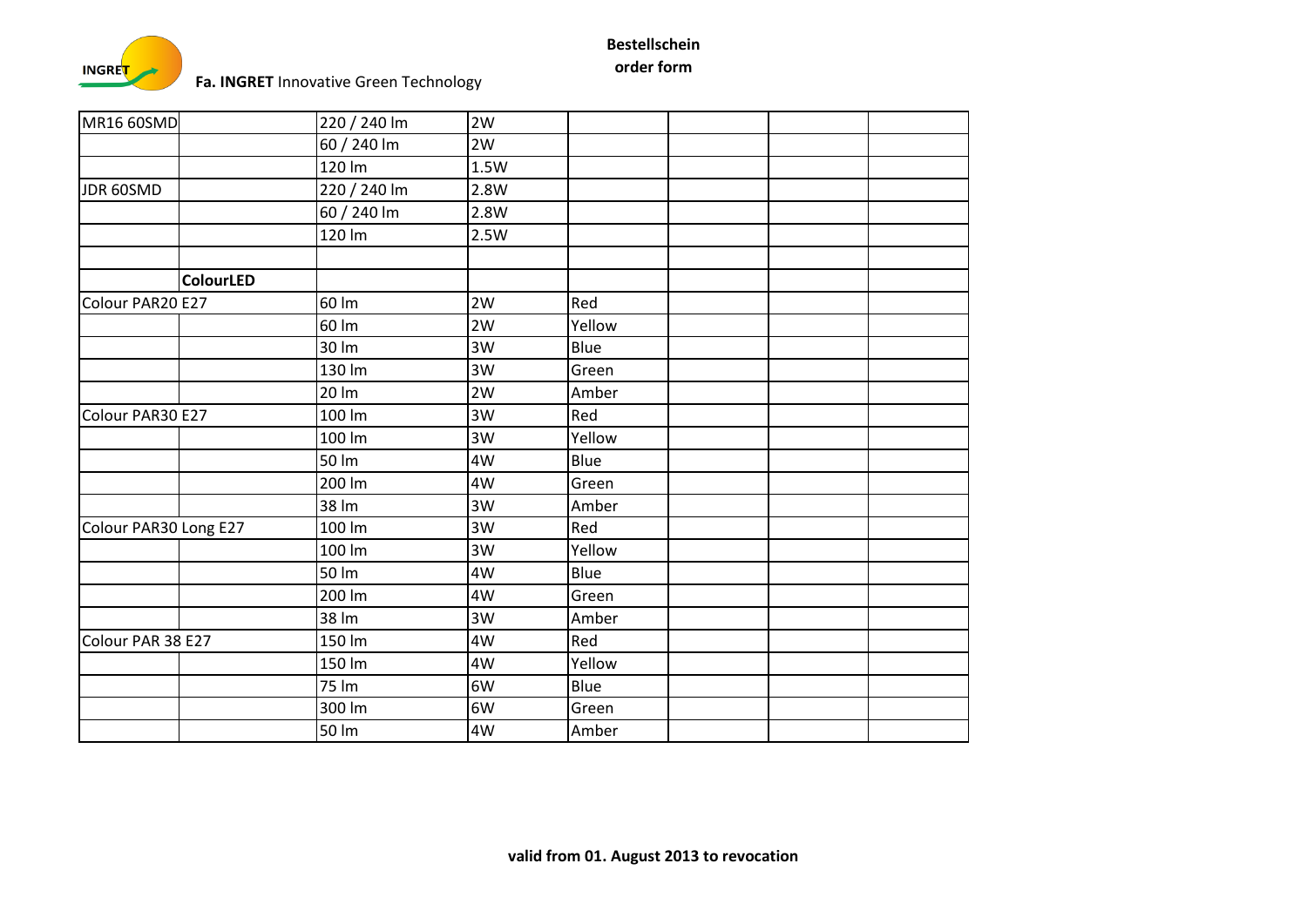

|                         | <b>LED Bulbs</b>          |         |      |            |  |  |
|-------------------------|---------------------------|---------|------|------------|--|--|
|                         |                           |         |      |            |  |  |
| G65-24-5630SMD-BD       |                           | 850 lm  | 10W  | cool white |  |  |
|                         |                           | 810 lm  | 10W  | warm white |  |  |
| G60-30-5630SMD-BD       |                           | 1050 lm | 11W  | cool white |  |  |
|                         |                           | 1000 lm | 11W  | warm white |  |  |
| G55-12-5630SMD-BD       |                           | 550 lm  | 7W   | cool white |  |  |
|                         |                           | 510 lm  | 7W   | warm white |  |  |
| G60-24-5630SMD          |                           | 850 lm  | 10W  | cool white |  |  |
|                         |                           | 810 lm  | 10W  | warm white |  |  |
| C37-10-5630SMD-BD       |                           | 410 lm  | 5W   | cool white |  |  |
|                         |                           | 400 lm  | 5W   | warm white |  |  |
| C37-COB-4W              |                           | 300 lm  | 4W   | cool white |  |  |
|                         |                           | 290 lm  | 4W   | warm white |  |  |
|                         | A65-16-5630SMD (ceramic)  | 650 lm  | 8.5W | cool white |  |  |
| dimmable                |                           | 650 lm  | 8.5W | warm white |  |  |
|                         | A60-12-5630SMD (ceramic)  | 580 lm  | 7W   | cool white |  |  |
| dimmable                |                           | 550 lm  | 7W   | warm white |  |  |
| A55-9-5630SMD (ceramic) |                           | 380 lm  | 5W   | cool white |  |  |
|                         |                           | 350 lm  | 5W   | warm white |  |  |
| F37-162835SMD (ceramic) |                           | 250 lm  | 3W   | cool white |  |  |
|                         |                           | 240 lm  | 3W   | warm white |  |  |
|                         | C37-16-2835SMD (ceramic)  | 250 lm  | 3W   | cool white |  |  |
|                         |                           | 240 lm  | 3W   | warm white |  |  |
|                         | G45-E27-2835SMD (ceramic) | 280 lm  | 3W   | cool white |  |  |
|                         |                           | 270 lm  | 3W   | warm white |  |  |
|                         | G45-E14-2835SMD (ceramic) | 280 lm  | 3W   | cool white |  |  |
|                         |                           | 270 lm  | 3W   | warm white |  |  |
|                         | G50-16-2835SMD (ceramic)  | 250 lm  | 3W   | cool white |  |  |
|                         |                           | 240 lm  | 3W   | warm white |  |  |
|                         | R38C-6-5630SMD (ceramic)  | 280 lm  | 3W   | cool white |  |  |
|                         |                           | 270 lm  | 3W   | warm white |  |  |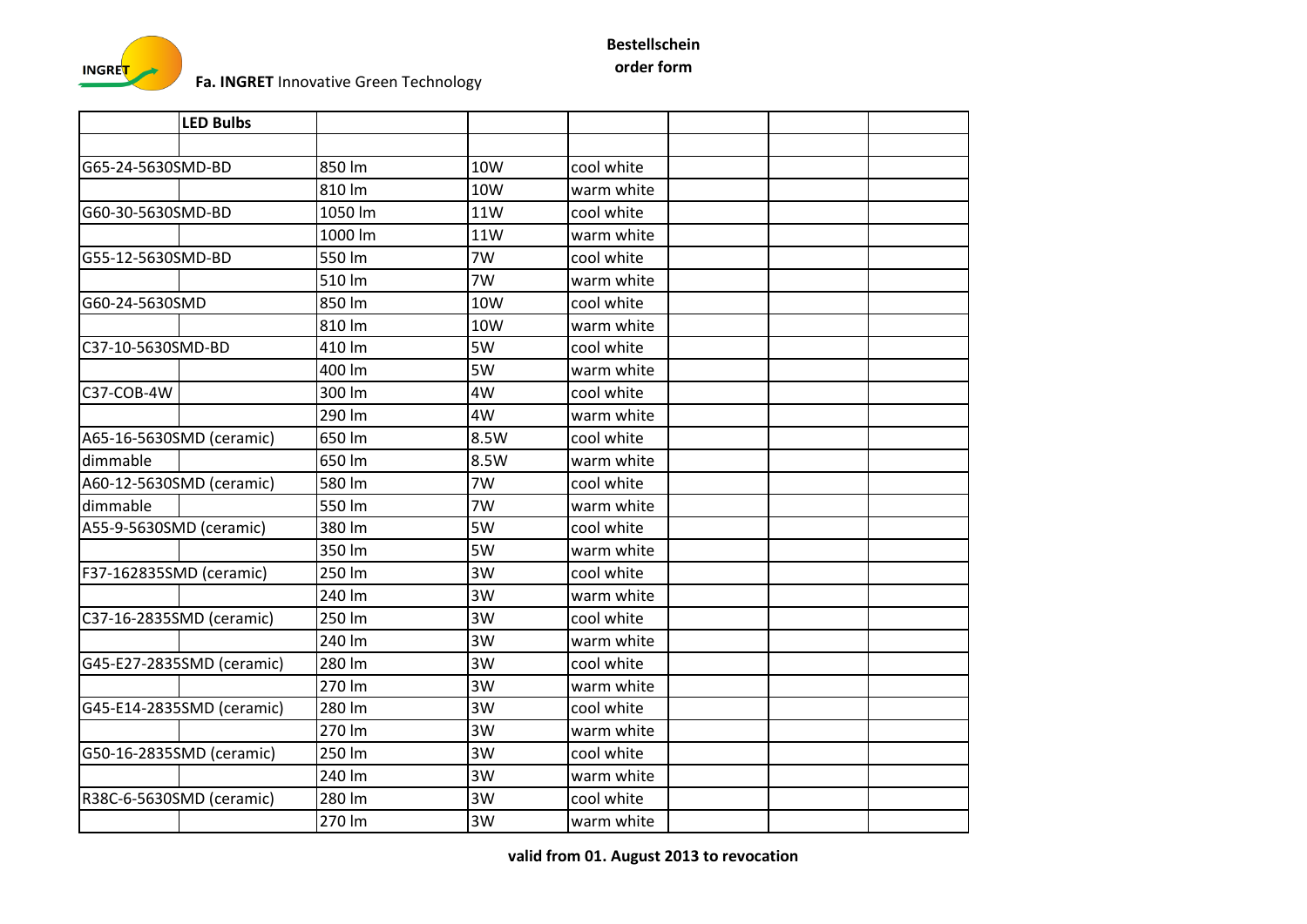

| R50C-9-5630SMD            | 380 lm | 5W   | cool white |  |
|---------------------------|--------|------|------------|--|
|                           | 350 lm | 5W   | warm white |  |
| R63C-16-5630SMD (ceramic) | 560 lm | 8W   | cool white |  |
|                           | 550 lm | 8W   | warm white |  |
| R63-16-5630SMD            | 560 lm | 8W   | cool white |  |
|                           | 550 lm | 8W   | warm white |  |
| R50-9-5630SMD             | 380 lm | 5W   | cool white |  |
|                           | 350 lm | 5W   | warm white |  |
| R39-6-5630SMD             | 280 lm | 3W   | cool white |  |
|                           | 270 lm | 3W   | warm white |  |
| G9-COB-2W                 | 140 lm | 2W   | cool white |  |
|                           | 130 lm | 2W   | warm white |  |
| G9-6-5630SMD-HV           | 200 lm | 2.5W | cool white |  |
|                           | 190 lm | 2.5W | warm white |  |
| G4-6-5630SMD              | 200 lm | 2.5W | cool white |  |
|                           | 190 lm | 2.5W | warm white |  |
|                           |        |      |            |  |
| <b>LED SPOT LAMP</b>      |        |      |            |  |
|                           |        |      |            |  |
| GU10-COB-8W               | 560 lm | 8W   | cool white |  |
|                           | 550 lm | 8W   | warm white |  |
| GU10-COB-6W-AD            | 410 lm | 8W   | cool white |  |
|                           | 400 lm | 8W   | warm white |  |
| GU10-COB-6W-BD1           | 410 lm | 6W   | cool white |  |
|                           | 400 lm | 6W   | warm white |  |
| GU10-COB-6W-BD2           | 410 lm | 6W   | cool white |  |
|                           | 400 lm | 6W   | warm white |  |
| MR16-12-5630SMD-BD        | 510 lm | 6W   | cool white |  |
|                           | 500 lm | 6W   | warm white |  |
| GU10-12-5630SMD-BD        | 510 lm | 6W   | cool white |  |
|                           | 500 lm | 6W   | warm white |  |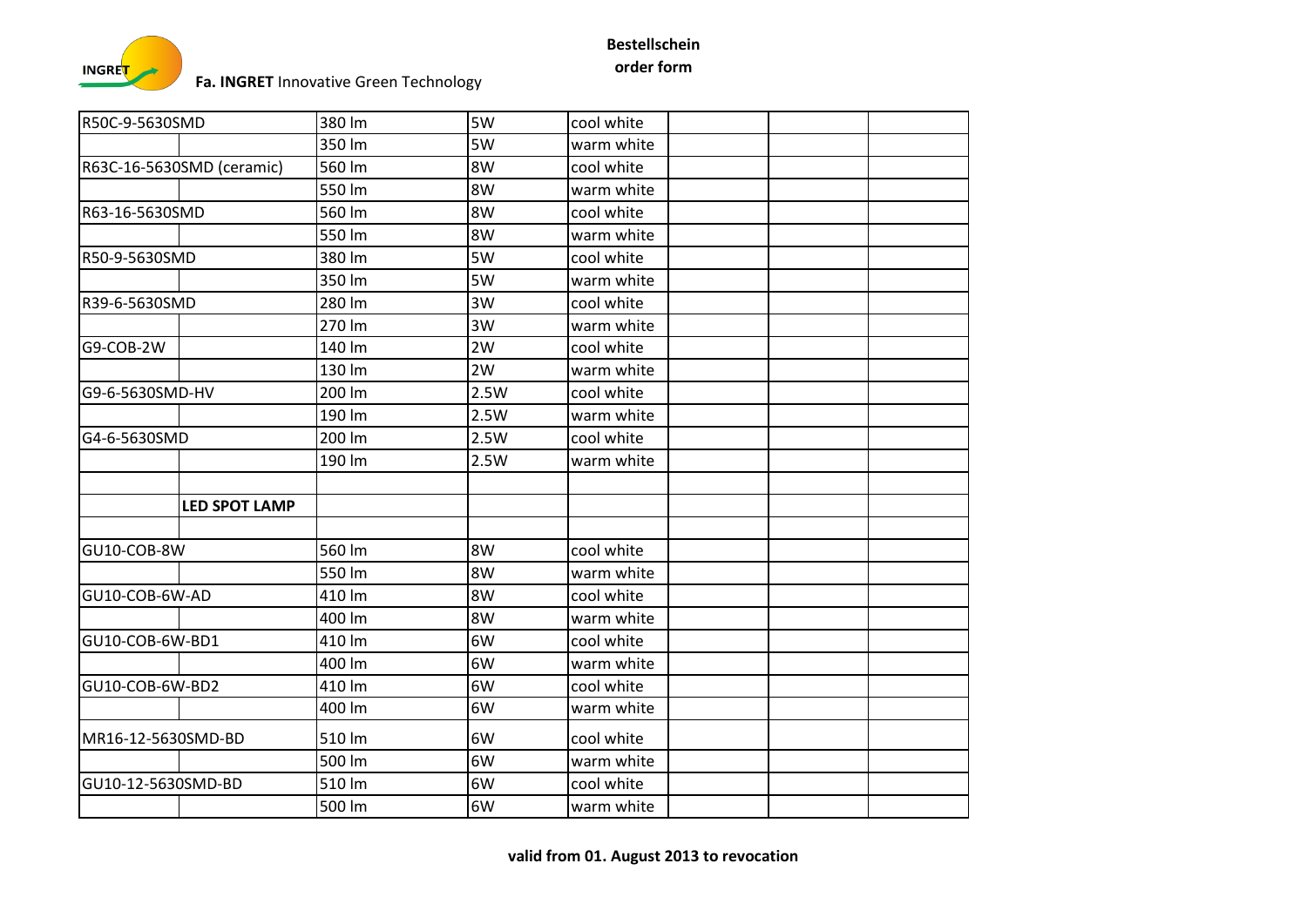

| MR16-70-3528SMD   | 510 lm | 5W   | cool white |  |
|-------------------|--------|------|------------|--|
|                   | 500 lm | 5W   | warm white |  |
| GU10-70-3528SMD   | 510 lm | 5W   | cool white |  |
|                   | 500 lm | 5W   | warm white |  |
| MR16-9-5630SMD    | 350 lm | 5W   | cool white |  |
|                   | 330 lm | 5W   | warm white |  |
| GU10-9-5630SMD    | 350 lm | 5W   | cool white |  |
|                   | 330 lm | 5W   | warm white |  |
| GU10-4x1W-AD      | 280 lm | 4.5W | cool white |  |
|                   | 260 lm | 4.5W | warm white |  |
| MR16-4x1W-AD      | 280 lm | 4.5W | cool white |  |
|                   | 260 lm | 4.5W | warm white |  |
| GU10-4x1W-BD      | 280 lm | 4.5W | cool white |  |
| dimmable          | 260 lm | 4.5W | warm white |  |
| MR16-4x1W-BD      | 280 lm | 4.5W | cool white |  |
|                   | 280 lm | 4.5W | warm white |  |
| GU10-3x1W-BD      | 210 lm | 3.5W | cool white |  |
|                   | 200 lm | 3.5W | warm white |  |
| MR16-3x1W-BD      | 210 lm | 3.5W | cool white |  |
|                   | 200 lm | 3.5W | warm white |  |
| GU10-3x1W-CL      | 230 lm | 4W   | cool white |  |
|                   | 210 lm | 4W   | warm white |  |
| GU10-3x2W-C       | 280 lm | 6W   | cool white |  |
|                   | 260 lm | 6W   | warm white |  |
| GU10-3x2W-CL      | 390 lm | 6W   | cool white |  |
|                   | 360 lm | 6W   | warm white |  |
| GU10-4x2W-BD      | 380 lm | 8W   | cool white |  |
|                   | 360 lm | 8W   | warm white |  |
| MR16-4x2W-BD      | 380 lm | 8W   | cool white |  |
|                   | 360 lm | 8W   | warm white |  |
| GU10-24-5050SMD-C | 360 lm | 4.5W | cool white |  |
|                   | 340 lm | 4.5W | warm white |  |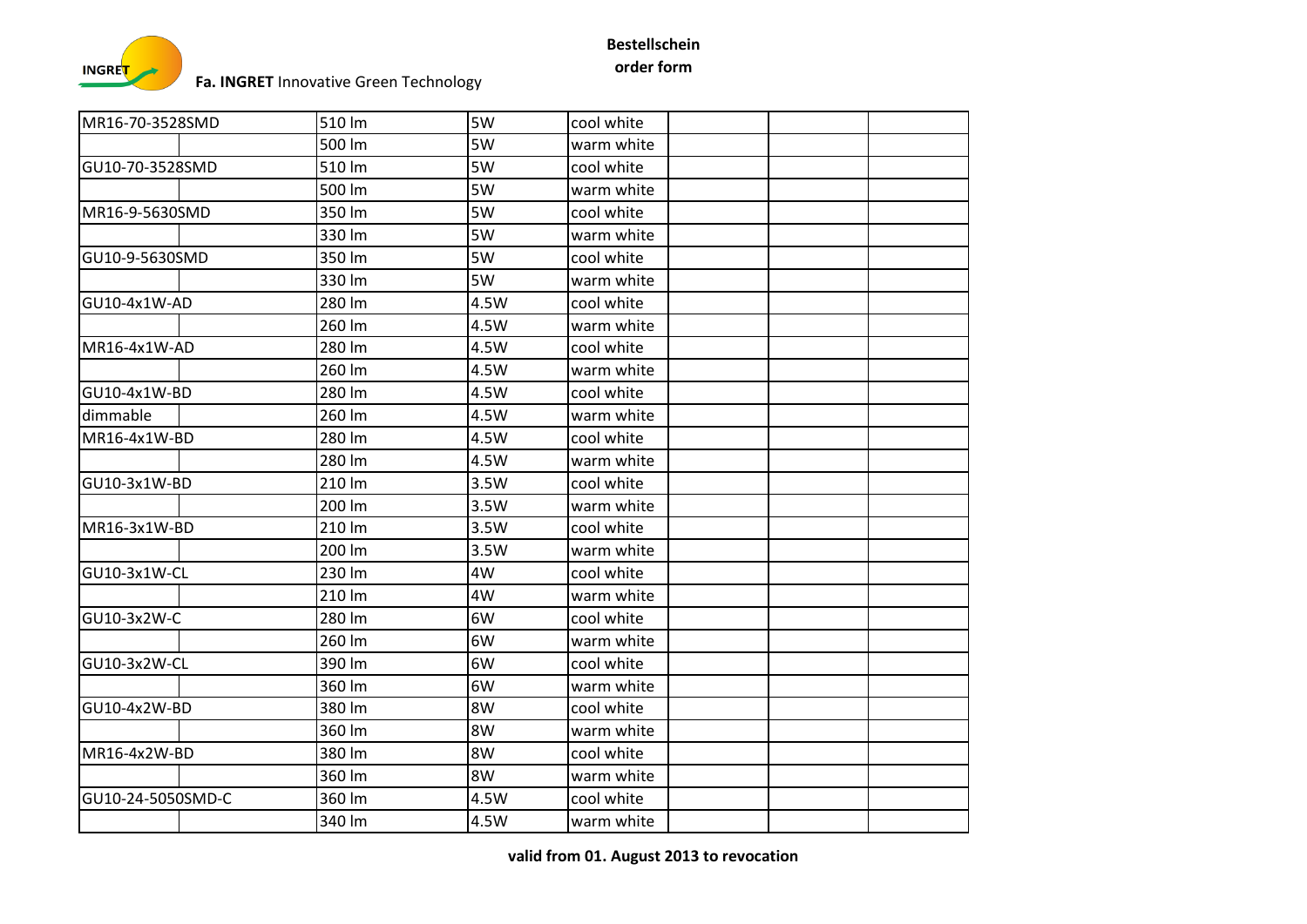

| GU10-24-5050SMD-C | 360 lm  | 4.5W       | cool white |  |
|-------------------|---------|------------|------------|--|
|                   | 340 lm  | 4.5W       | warm white |  |
| GU10-24-5050SMD-P | 300 lm  | 3.5W       | cool white |  |
|                   | 280 lm  | 3.5W       | warm white |  |
| G4-12-5050SMD     | 150 lm  | 2W         | cool white |  |
|                   | 140 lm  | 2W         | warm white |  |
| G4-18-5050SMD     | 210 lm  | 3W         | cool white |  |
|                   | 200 lm  | 3W         | warm white |  |
| G4-15-3528SMD     | 60 lm   | 0.7W       | cool white |  |
|                   | 55 lm   | 0.7W       | warm white |  |
| G4-25-3528SMD     | 100 lm  | 1.2W       | cool white |  |
|                   | 90 lm   | 1.2W       | warm white |  |
| Corn-42SMD        | 500 lm  | 6W         | cool white |  |
|                   | 480 lm  | 6W         | warm white |  |
| Corn-5050-72SMD   | 950 lm  | 10W        | cool white |  |
|                   | 900 lm  | 10W        | warm white |  |
| GX53-60-3528SMD   | 240 lm  | 2.5W       | cool white |  |
|                   | 220 lm  | 2.5W       | warm white |  |
| GX53-25-5050SMD   | 320 lm  | 4W         | cool white |  |
|                   | 300 lm  | 4W         | warm white |  |
| GX53-80-35282SMD  | 420 lm  | 6W         | cool white |  |
|                   | 400 lm  | 6W         | warm white |  |
| R7S-24-5050SMD    | 340 lm  | 4W         | cool white |  |
|                   | 320 lm  | 4W         | warm white |  |
| R7S-42-5050SMD    | 680 lm  | 8.5W       | cool white |  |
|                   | 660 lm  | 8.5W       | warm white |  |
| R7S-78-5050SMD    | 1300 lm | 15W        | cool white |  |
|                   | 1200 lm | <b>15W</b> | warm white |  |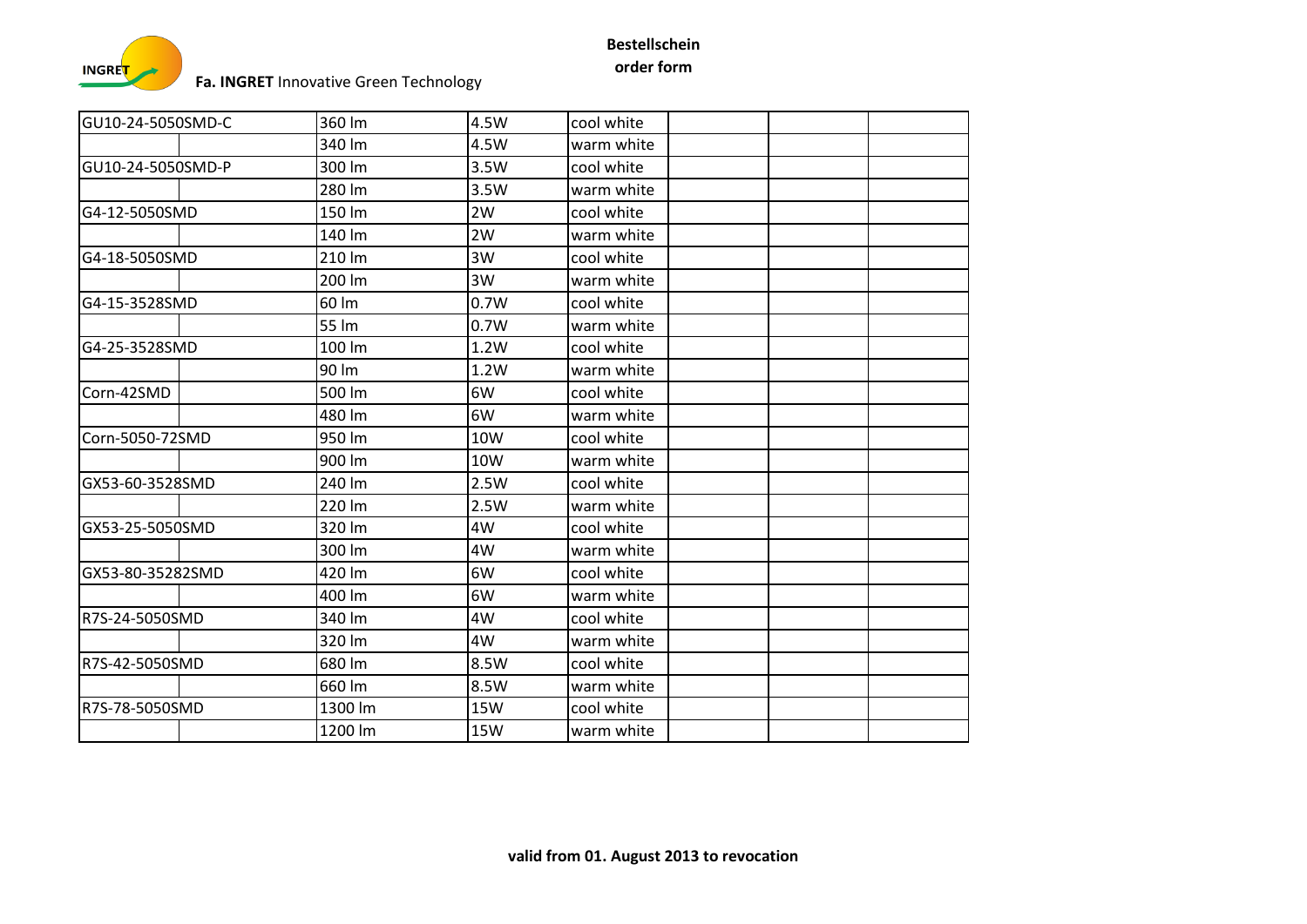

|                  | <b>High Power Cree LED MR16</b>    |                                                             |    |                         |  |  |
|------------------|------------------------------------|-------------------------------------------------------------|----|-------------------------|--|--|
|                  |                                    |                                                             |    |                         |  |  |
|                  |                                    | 3W MR16 Cree LED Lamp replaces 25W MR16 halogen lamp        |    |                         |  |  |
| FLSL-MR16-3x1CW  |                                    | 270 lm                                                      | 3W | <b>Commercial White</b> |  |  |
| FLSL-MR16-3x1WW  |                                    | 240 lm                                                      | 3W | Warm White              |  |  |
|                  |                                    | 4W MR16 Cree LED Lamp replaces 35W MR16 halogen lamp        |    |                         |  |  |
| FLSL-MR16-4x1CW  |                                    | 360 lm                                                      | 4W | <b>Commercial White</b> |  |  |
| FLSL-MR16-4x1WW  |                                    | 320 lm                                                      | 4W | Warm White              |  |  |
|                  |                                    |                                                             |    |                         |  |  |
|                  | <b>High Power Cree LED GU10</b>    |                                                             |    |                         |  |  |
|                  |                                    |                                                             |    |                         |  |  |
|                  |                                    | 3W GU10 Cree LED Lamp replaces 25W GU10 halogen lamp        |    |                         |  |  |
| FLSL-GU10-3x1CW  |                                    | 270 lm                                                      | 3W | <b>Commercial White</b> |  |  |
| FLSL-GU10-3x1WW  |                                    | 240 lm                                                      | 3W | Warm White              |  |  |
|                  |                                    | 4W GU10 Cree LED Lamp replaces 35W or 50W GU10 halogen lamp |    |                         |  |  |
| FLSL-GU10-4x1CW  |                                    | 360 lm                                                      | 4W | <b>Commercial White</b> |  |  |
| FLSL-GU10-4x1WW  |                                    | 320 lm                                                      | 4W | Warm White              |  |  |
|                  |                                    |                                                             |    |                         |  |  |
|                  | <b>High Power Cree LED JDR E27</b> |                                                             |    |                         |  |  |
|                  |                                    |                                                             |    |                         |  |  |
|                  |                                    | 3W E27 Cree LED Lamp replaces 25W E27 haolgen lamp          |    |                         |  |  |
| FLSL-E27-3x1CW   |                                    | 270 lm                                                      | 3W | <b>Commercial White</b> |  |  |
| FLSL-E27-3x1WW   |                                    | 240 lm                                                      | 3W | Warm White              |  |  |
|                  |                                    | 4W E27 Cree LED Lamp replaces 35 W E27 halogen lamp         |    |                         |  |  |
| FLSL-E27-3x1.7CW |                                    | 360 lm                                                      | 4W | <b>Commercial White</b> |  |  |
| FLSL-E27-3x1.7WW |                                    | 320 lm                                                      | 4W | Warm White              |  |  |
|                  |                                    |                                                             |    |                         |  |  |
|                  | <b>High Power Cree LED PAR</b>     |                                                             |    |                         |  |  |
|                  |                                    |                                                             |    |                         |  |  |
|                  |                                    | 5W PAR20 Cree LED Lamp replaces 40 W PAR20 halogen lamp     |    |                         |  |  |
| FLSL-PAR20-5x1CW |                                    | 450 lm                                                      | 5W | <b>Commercial White</b> |  |  |
| FLSL-PAR20-5x1WW |                                    | 400 lm                                                      | 5W | Warm White              |  |  |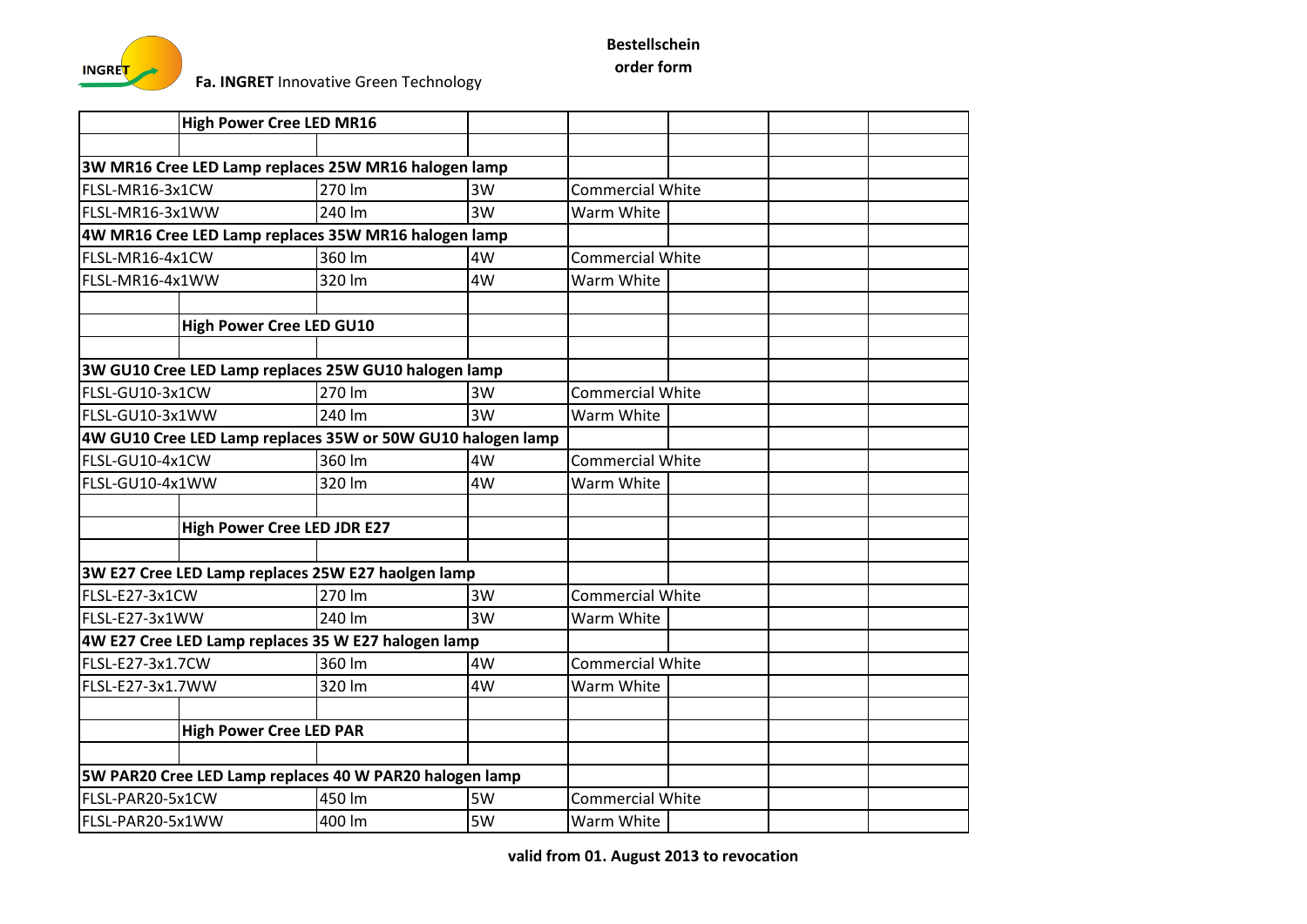

|                                                        |                                    | 7W PAR30 Cree LED Lamp replaces 50W PAR30 halogen lamp         |            |                         |  |  |
|--------------------------------------------------------|------------------------------------|----------------------------------------------------------------|------------|-------------------------|--|--|
| FLSL-PAR30-7x1CW                                       |                                    | 630 lm                                                         | 7W         | <b>Commercial White</b> |  |  |
| FLSL-PAR30-7x1WW                                       |                                    | 560 lm                                                         | 7W         | Warm White              |  |  |
| 9W PAR30 Cree LED Lamp replaces 60W PAR30 halogen lamp |                                    |                                                                |            |                         |  |  |
| FLSL-PAR30-9x1CW                                       |                                    | 810 Im                                                         | 9W         | <b>Commercial White</b> |  |  |
| FLSL-PAR30-9x1WW                                       |                                    | 720 lm                                                         | 9W         | Warm White              |  |  |
|                                                        |                                    | 12W PAR38 Cree LED Lamp replaces 75W PAR 38 halogen lamp       |            |                         |  |  |
| FLSL-PAR38-12x1CW                                      |                                    | 1080 lm                                                        | 12W        | <b>Commercial White</b> |  |  |
| FLSL-PAR38-12x1WW                                      |                                    | 960 lm                                                         | 12W        | Warm White              |  |  |
|                                                        |                                    |                                                                |            |                         |  |  |
|                                                        |                                    | 15W PAR38 Cree LED Lamp replaces 100W PAR38 halogen lamp       |            |                         |  |  |
| FLSL-PAR38-15x1CW                                      |                                    | 1350 lm                                                        | <b>15W</b> | <b>Commercial White</b> |  |  |
| FLSL-PAR38-15x1WW                                      |                                    | 1200 lm                                                        | 15W        | Warm White              |  |  |
|                                                        |                                    |                                                                |            |                         |  |  |
|                                                        | <b>Dimmable High Power GU10</b>    |                                                                |            |                         |  |  |
|                                                        |                                    |                                                                |            |                         |  |  |
|                                                        |                                    | 3W Dimmable GU10 LED Lamp replaces 25 GU10 halogen lamp        |            |                         |  |  |
| FLSL-GU10-3x1CW-D                                      |                                    | 270 lm                                                         | 3W         | <b>Commercial White</b> |  |  |
| FLSL-GU10-3x1WW-D                                      |                                    | 240 lm                                                         | 3W         | Warm White              |  |  |
|                                                        |                                    | 4W Dimmable GU10 LED Lamp replaces 35W or 50W GU10 haogen lamp |            |                         |  |  |
| FLSL-GU10-4x1CW-D                                      |                                    | 360 lm                                                         | 4W         | <b>Commercial White</b> |  |  |
| FLSL-GU10-4x1WW-D                                      |                                    | 320 lm                                                         | 4W         | Warm White              |  |  |
|                                                        |                                    |                                                                |            |                         |  |  |
|                                                        | <b>Dimmable High Power JDR E27</b> |                                                                |            |                         |  |  |
|                                                        |                                    |                                                                |            |                         |  |  |
|                                                        |                                    | 3W Dimmable E27 LED Lamp replaces 25W E27 halogen lamp         |            |                         |  |  |
| FLSL-E27-3x1CW-D                                       |                                    | 270 lm                                                         | 3W         | <b>Commercial White</b> |  |  |
| FLSL-E27-3x1WW-D                                       |                                    | 240 lm                                                         | 3W         | Warm White              |  |  |
|                                                        |                                    | 4W Dimmable E27 LED Lamp replaces 35W E27 halogen lamp         |            |                         |  |  |
| FLSL-E27-4x1CW-D                                       |                                    | 360 lm                                                         | 4W         | <b>Commercial White</b> |  |  |
| FLSL-E27-4x1WW-D                                       |                                    | 320 lm                                                         | 4W         | Warm White              |  |  |